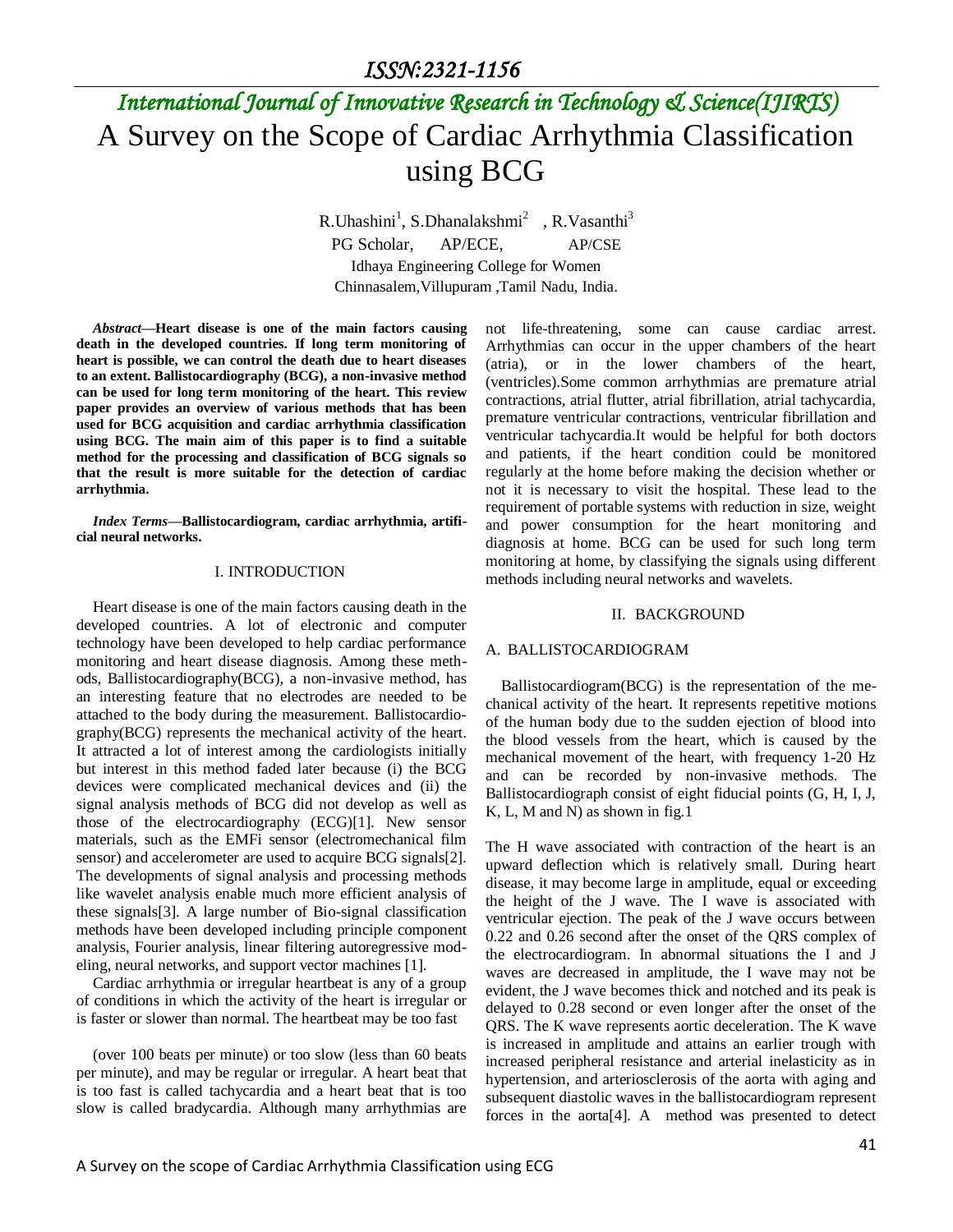### *ISSN:2321-1156*

## *International Journal of Innovative Research in Technology & Science(IJIRTS)*

arrhythmic episodes[14] by analyzing an interbeat interval series derived from a BCG signal obtained using a bed sensor. The entire system (bed sensor and analysis procedures) can constitute an innovative tool for home monitoring of patients and subjects at risk of developing cardiac pathologies. In fact, the bed sensor is completely not invasive and not obstrusive and allows home recordings without interfering with the subject's daily life. Further, the automatic analysis procedure allows the identification of critical events and can produce alarms only in case of need. Algorithm[14] was applied on a single subject but it will be necessary to test it on a higher number of subjects in order to obtain more reliable results.

A framework [15] for feature extraction technique based on dual tree complex wavelet transform (DTCWT). The feature set comprises of complex wavelet coefficients extracted from the 4th and 5th scale of DTCWT decomposition and four other features (AC power, kurtosis, skewness and timing information). This feature set is classified using feed forward neural network. Five types of ECG beats (Normal, Paced, Right Bundle Branch Block, Left Bundle Branch Block and Premature Ventricular Contraction) are classified from the MIT BIH arrhythmia database. Four features extracted from QRS complex of each cardiac cycle concatenated with the features extracted from the 4th and 5th decomposition levels of DTCWT, is used as total feature set.The performance of the method is compared with DWT based statistical features.This methodology can be used in telemedicine applications, arrhythmia monitoring systems, cardiac pacemakers, remote patient monitoring systems.

### B. CARDIAC ARRHYTHMIA

Cardiac arrhythmias are disturbances in the normal sinus rhythm of the heart, which means irregularity or abnormally fast rates (tachycardias) or abnormally slow rates (bradycardias). Atrial premature beats are produced by abnormalities of atrial electrical activity that discharge the atria earlier than normal function of the sinus node. Ventricular premature beats occur during myocardial infarction and more frequently in those who have sustained greater amounts of myocardial damage. Atrial flutter is a relatively uncommon tachyarrhythmia that develops in adults with various types of heart disease or severe pulmonary disease, after cardiac surgery. Atrial tachycardia is another relatively uncommon tachyarrhythmia produced by automatic foci in the atria. The tachyarrhythmias that originate in the ventricles, monomorphic and polymorphic ventricular tachycardia and ventricular fibrillation, threaten the lives of adults more often



Fig. 1. Example of BCG signal including spikes and wave complexes called G,H,I,J,K,L,M and N components [1]

than do any other tachyarrhythmias. Ventricular fibrillation is an immediately life threatening ar-rhythmia in which the heart's electrical activity and associated contraction become disordered and ineffective. Ventricular tachycardia is a rhythm characterized by wide wave and premature contractions in a row.

### III. SIGNAL ANALYSIS

#### A. DATA ACQUISITION

New sensor materials, such as the EMFi sensor (electromechanical film sensor) and accelerometer can be used to acquire the BCG signal[2].

1) EMFi sensor : The electromechanical film sensors are mainly used for acquiring BCG raw signal. Here a hospital bed was designed to allow the sensing of forces acting perpendicular to the surface of the bed. This was achieved by attaching four strain gauges to one slat of the beds slatted frame. Located at the center of the slat, these strain gauges form a full Wheatstone bridge that measures the deformation of the slat. The instrumented slat was installed under the subjects thorax in order to optimally record cardiopulmonary activity. An ordinary mattress was placed on top of the slats. Data were acquired by means of a 12-bit analog-to-digital converter using a sampling rate of 128 Hz[4].

2) Accelerometer : One method to noninvasively measure the forces generated by the heart is to measure the tiny displacements of the skin by attaching an acceleration sensor, called accelerometer, directly onto the skin of the person[5]. The method for coupling the sensor to the skin, the sen-sor properties like sensitivity, dimensionality, noise rejection, weight and supporting structures and wiring solutions has their own effect on the measured signals. The ADXL202 and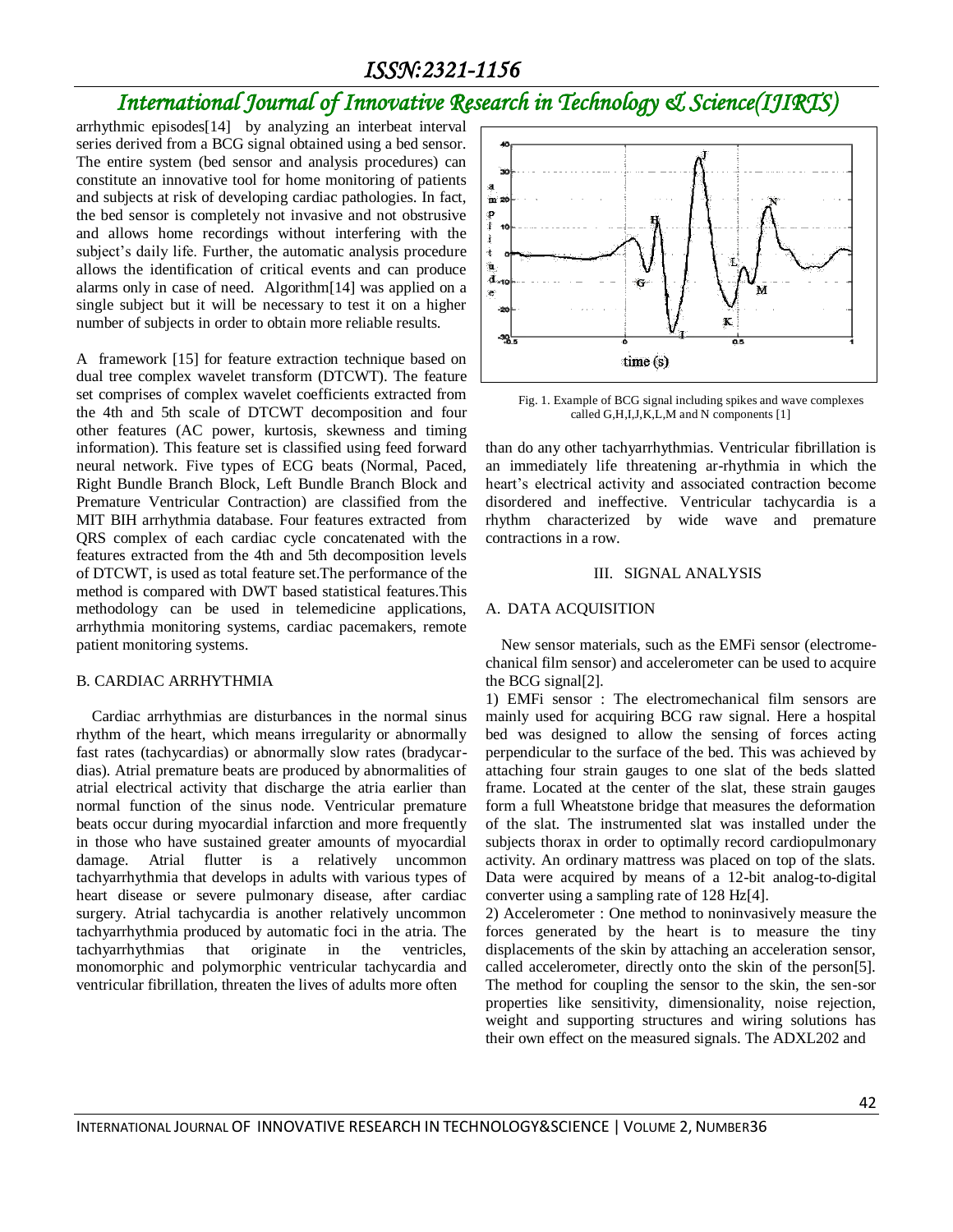### *ISSN:2321-1156*

## *International Journal of Innovative Research in Technology & Science(IJIRTS)*



Fig. 2. Overview of the operating principle of a general bed mounted BCG system [4].



Fig. 3. Internal structure of accelerometer[2].

MXA2500U accelerometers are commonly used. As a whole, the sensor consists of the acceleration sensor, the preamplifier, and an analog filtering unit [2].

### B. BCG SIGNAL EXTRACTION

Different algorithms are used for the extraction of BCG signal [6][4].

[1] Blind BCG segmentation : Alireza Akhbardeh et.al. mentioned about this algorithm in their new algorithm[6]. It helps in automatic detection of BCG signal.The standard blind segmentation method performs BCG segmentation using BCG itself, without using any other synchronization signal such as ECG, in the following steps: 1) Normalization: normalize the BCG signal to the range [-5, 5] Volt; 2) Filtering: use a band pass filter with 2 and 20 Hz cutting frequencies to find a clean, normalized BCG signal; 3) Extract a coarse BCG signal using a narrow band pass filter with 1 and 2 Hz cutting frequencies. Synchronization points: detect local maxima and peaks of absolute BCG coarse signal which are between a lower volt and upper amplitude threshold as synchronization points. Synthesize BCG cycles: To have uniform BCG cycles with length of 2500 samples (1.2 seconds), set the computed synchronization points as central points of synthesized BCG cycles and then peak 1250 BCG samples before and 1240 BCG samples after those central points.

 2)Bseg++, modified blind BCG segmentation : Alireza Akhbardeh et.al. introduced this algorithm in [6]. In this algorithm the following modifications are done, Changed the



Fig. 4. Raw BCG signal acquired using piezoelectric sensor from Govt. Engg. College Wayanad database.



sensor from Govt. Engg. College Wayanad database. details of object :  $age = 24 \text{ years}$ ,  $gender = male$ , healthy

step 4 to: a) Use synchronization points (cntr) extracted using BCG coarse signal to search local minima of BCG signal in the range of [cntr-R, cntr+R] and set their indexes as final synchronization points, where R is search range. We can set empirically 0 .1 d R d 0 .5 second; b) Ignore final synchronization point p(i) if p(i); p(i-1)+ k1\*Fs, where K1 and Fs are a user- defined time range and Fs is sampling rate (2000 samples/second). To detect H-I-J components of the BCG signal the following steps are added to the algorithm: 6) Set final synchronization points as I waves of extracted BCG cycles. 7) Use indexes of I waves (Iindx) to search local maxima of BCG signal in the range of [Iindx-M, Iindx] and set their indexes as H waves of extracted BCG cycles, where M is a search range. We set empirically 0 .1 M 0 .5 seconds.

8) Use indexes of I waves (Iindx) to search local maxima of BCG signal in the range of [Iindx, Iindx+N] and set their indexes as J waves of the extracted BCG cycles, where N is a search range. We set empirically 0 .1 N 0 .5seconds.

 3) Okada Algorithm : In order to extract good BCG signal, multiple filters are used. It cosists of FIR filters, Gaussian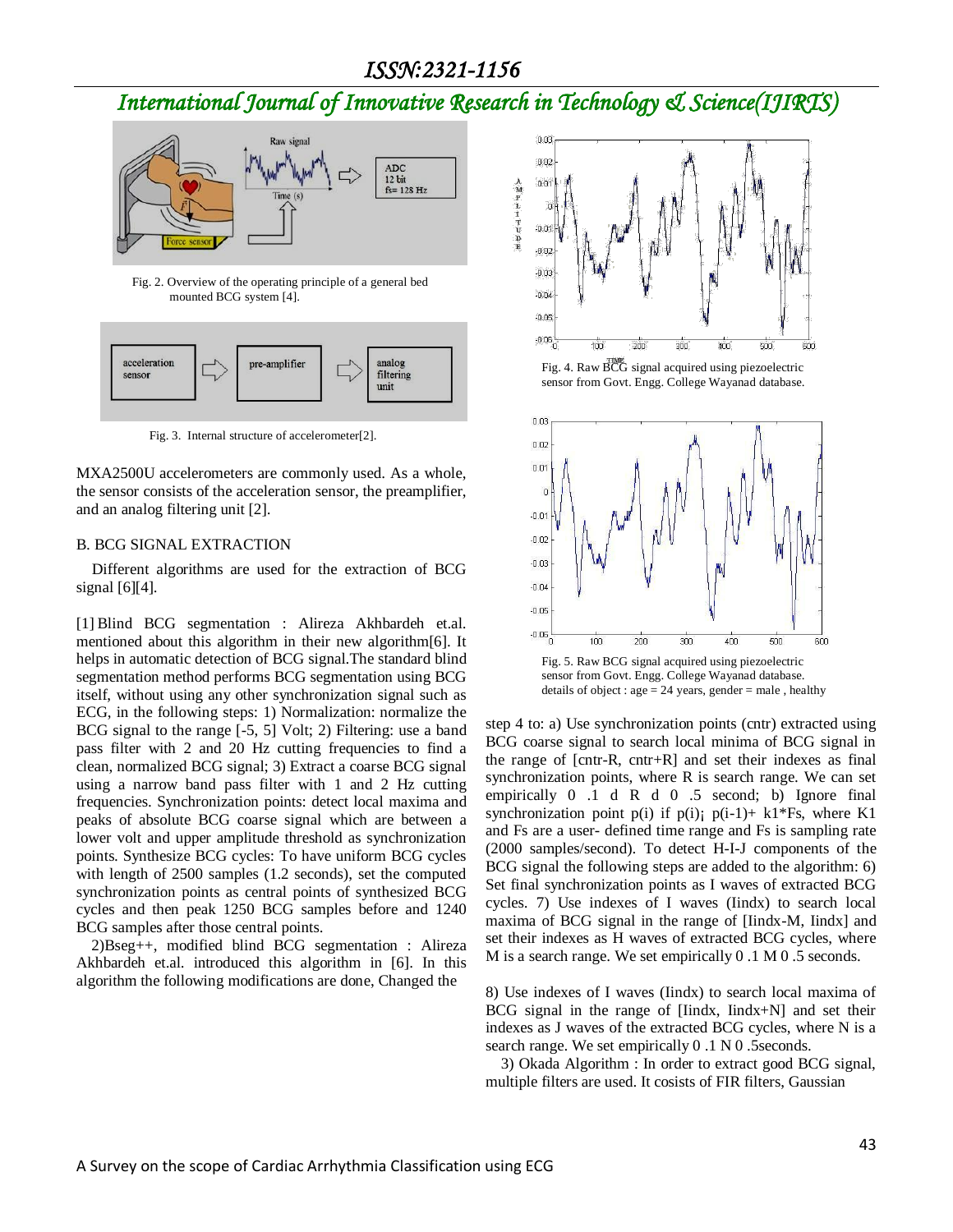## *International Journal of Innovative Research in Technology & Science(IJIRTS)*



Fig. 6. Okada Algorithm [4].

wavelets, Daubechies wavelets. Each filter received its weight according to the comparison criterion of the OKADA algorithm. The BCG signal is then filtered with Moving average filter and Low pass filter. The square difference of the filter signal is calculated then based on the comparison criterion the beat to beat interval of the BCG signal is detected[4].

 4)Continuous Local Interval Estimation (CLIE) Algorithm BCG signals are recorded using an EMFi foil sensor on top of the regular mattress. The beat-to-beat interval estimation is performed completely unsupervised. It is estimated by using a short adaptive analysis window and three different methods are combined to estimate the main periodic component for each window. The analysis window is shifted across the signal using increments that are short with respect to typical interval lengths, so that each interval appears in the multiple consecutive analysis windows. The power spectral densities can be estimated. BCG-derived beat-to-beat intervals can regularly contain missing or unreliable segments due to motion artifacts. These segments can easily be omitted when estimating the PSD[4]

5) BEAT Algorithm : The raw BCG signal is first preprocessed by applying a second order Butterworth high-pass filter. This filter has a 3-dB cut off frequency of 1 Hz so that the low-frequency respiratory components can be removed. This frequency provides a good trade off between the pulse shape retaining and suppression of undesired artifacts due to respiration. A short segment of the filtered signal is then analyzed to determine the features of the heart beat in the training phase. The remaining signal is scanned for heart beats using the features that were extracted during the training procedure. This is done in the beat detection phase. This results in a list of estimated heart beat locations. Finally the estimated heart beat locations are used to produce a refined  $list[4]$ 

### C. BCG ANALYSIS

1) FOURIER TRANSFORM : The Fourier transform is a mathematical transformation employed to transform signals between time (or spatial) domain and frequency domain, which has many applications in physics and engineering. The short-time Fourier transform (STFT) is a Fourier-related transform used to determine the sinusoidal frequency and phase content of local sections of a signal as it changes over time. The STFT method can analyze a non-stationary signal in the time domain through a segmented algorithm. Through a moving window process, the original signal is broken up into a set of segments, and each segment is processed by the conventional Fast Fourier transform (FFT) algorithm. The drawback is that once you choose a particular size for the time window, that window is the same for all frequencies. Many signals require a more flexible approach where we can vary the window size to determine more accurately either time or frequency. It can be used to obtain time varying spectral representation of a signal [7].

2) PRINCIPAL COMPONENT ANALYSIS : Principal com-ponent analysis (PCA) is a statistical procedure that uses orthogonal transformation to convert a set of observations of possibly correlated variables into a set of values of linearly un-correlated variables called principal components. The number of principal components is less than or equal to the number of original variables. This transformation is defined in such a way that the first principal component has the largest possible variance and each succeeding component in turn has the high-est variance possible under the constraint that it be orthogonal to (i.e., uncorrelated with) the preceding component. It can be used for feature extraction and to reduce the number of elements in the output. It requires prior knowledge about the statistical distribution of data samples [8][9][10][11].

3) WAVELET ANALYSIS: It is a windowing technique with

variable - sized regions. Wavelet analysis allows the use of long time intervals where we want more precise lowfrequency information, and shorter regions where we want high-frequency information. One major advantage offered by wavelets is the ability to perform local analysis to analyze a localized area of a larger signal. Wavelet analysis is capable of revealing aspects of data that other signal analysis techniques miss, aspects like trends, breakdown points, discontinuities in higher derivatives, and self-similarity. Furthermore, because it affords a different view of data than those presented by traditional techniques, wavelet analysis can often compress or de-noise a signal without appreciable degradation. A wavelet is a waveform of effectively limited duration that has an average value of zero. Fourier analysis consists of breaking up a signal into sine waves of various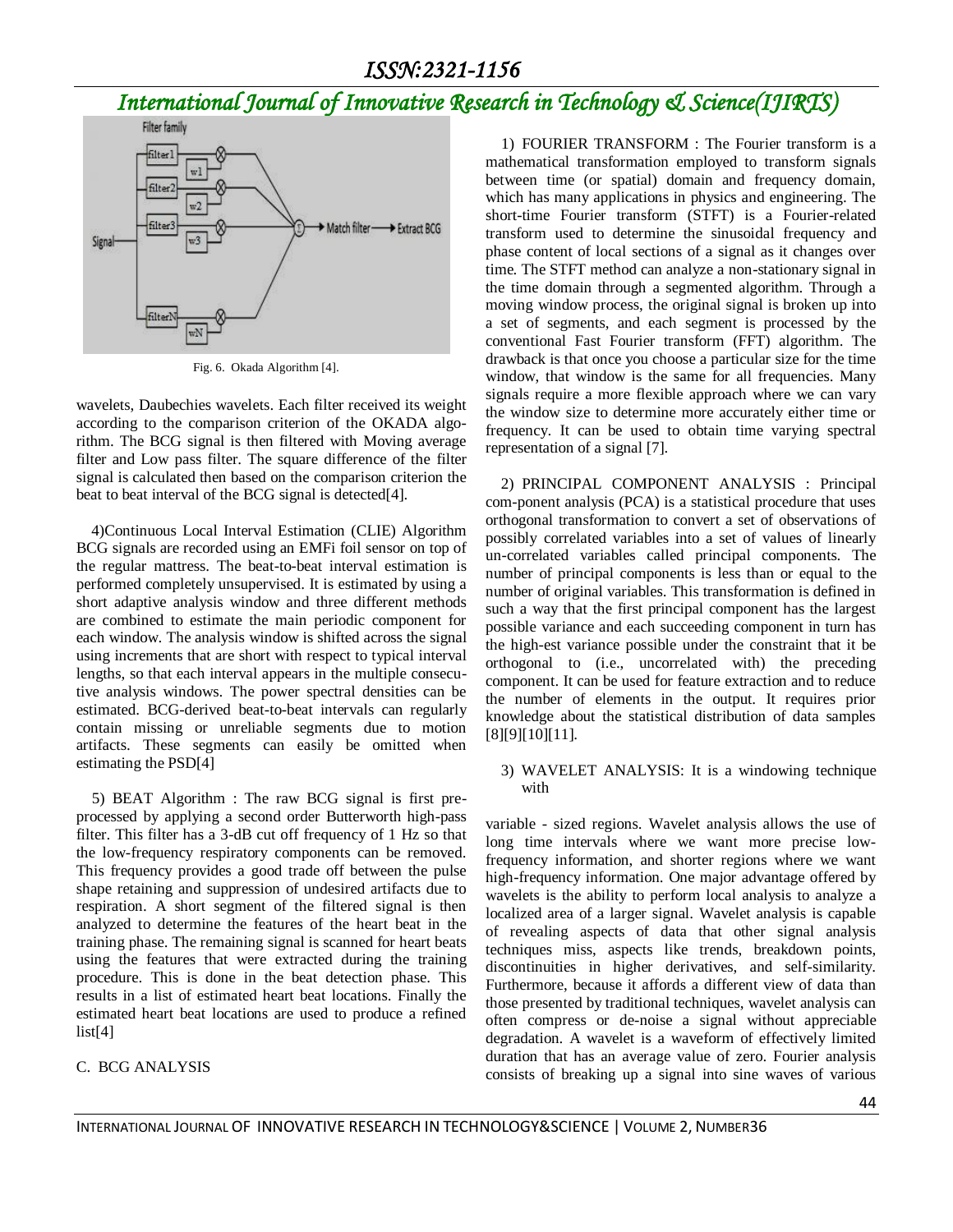### *ISSN:2321-1156*

### *International Journal of Innovative Research in Technology & Science(IJIRTS)*

frequencies. Similarly, wavelet analysis is the breaking up of a signal into shifted and scaled versions of the original (or mother) wavelet. It can be used to extract the features [9][1][8][3][12][13][11]. Different wavelets like Symmlet wavelet[13], Spline wavelet , Haar wavelet, and Daubechies wavelet[1] can be used for wavelet analysis. This analysis requires no prior knowledge of the statistical distribution of data samples and the computation complexity and training time are reduced[8].

### D. CLASSIFICATION METHODS

There are different methods to classify the BCG signals[16][7][8]

1) Naive Bayes (NB) : An NB classifier models the process producing the data as a random Gaussian process. Unknown probabilities are estimated under the assumption of stochastically independent features. Evaluation is then conducted via the Bayes theorem. It trains and classifies very quickly [7].

2) Linear Discriminant Analysis (LDA) : LDA tries to find a linear hyperplane separating the class instances. It is based on the assumption that instances from each class are normally distributed with equal covariances for each class[7].

3) Quadratic Discriminant Analysis (QDA) : Closely related to LDA, QDA separates classes using quadratic surfaces instead of a linear one. Like LDA, it is also based on the assumption of normally distributed class instances but drops the assumption of equal covariance matrices[7].

4) Support Vector Machine (SVM) : An SVM constructs a maximum-margin hyperplane separating the class instances. To achieve this, the data might have to be projected to a very high dimensional space which is computationally expensive. Using a kernel function, the computational burden can be reduced since an explicit computation of the projection is not required[7][11].

5) Bagged Trees (BaT) : The BaT algorithm combines a large number of decision trees and assigns class labels to unknown instances. Since the decision trees have been trained on different bootstraps of the training data, their classification results differ and ideally augment each other[7] .

6) Random Forests (RFs) : RFs are very similar to BaT but introduce a new parameter m, which decides how many randomly chosen features are considered when constructing each split of a decision tree[7].

7) Boosted Trees (BoT) : As another combination of decision trees, BoT differs from BaT and RF in using the classification results of previously trained decision trees for the training of the next one. This is achieved by adapting the probabilities of specific training instances to be drawn during the next bootstrap. Consequently, all decision trees must be trained successively[7] .

8) Artificial Neural networks (ANN) : An artificial neuron is a computational model inspired in the natural neurons. Natural neurons receive signals through synapses located on the dendrites or membrane of the neuron. When the signals received are strong enough (more than a certain threshold), the neuron is activated and emits a signal though the axon. This signal might besent to another synapse, and might activate other neurons.ANN is having many advantages like massive parallelism, distributed representation and computation, learning ability, generalization ability, adaptivity, inherent contextual information processing, fault tolerance, and low energy consumption. ANNs can also be used for classification of BCG signals. According to Xinsheng Yu et.al. a combined wavelet transforms and neural network classifier has more reliable performance[8].

AliMap: Alireza Akhbardeh et al introduced AliMap for pattern classification [15]. This Map tries to eliminate redundant information without losing relevant information incorporated in spatial, time, and frequency domains. This map is able to extract most important information and quantify them using scalar values, mapping from a high dimensional space to one scalar value. It has three factors to decide which information of input data is most important. This transform can be used for automatic pattern classification. The method is insensitive to latency and nonlinear disturbance

### IV. CONCLUSION

According to these studies accelerometer gives better results than EMFi sensors. The combined methods like wavelet analysis for feature extraction and artificial neural networks for classification has more reliable performance. There are different wavelets including Haar wavelet, Symmlet wavelet, Spline wavelet , Daubechies wavelet can be used for analysis. Multilayer ANN will give desirable classified output. Principal component analysis can be used reduce the dimensionality. Long term analysis of heart using BCG can be used to reduce the death due to the cardiac arrhythmias.

#### REFERENCES

- [1] Teemu Koivistoinen Alireza Akhbardeh, Mikko Koivuluoma and Alpo Varri. "BCG data discrimination using daubechies compactly supported wavelet transform and neural networks towards heart disease diagnosing". Proceedings of the 2005 IEEE International Symposium on Intelligent Control, 2005.
- [2] J.Viik J.Hyttinen J.Alamesta, A.Varri and A. Palomaki. "Ballistocardiographic studies with acceleration and elec-tromechanical film sensors". Medical engineering and physics, pp. 1154-1165,2009.
- [3] Don Dent Xinsheng Yu and Colin Osborn. "Classification of ballistocardiography using wavelet transform and neural networks". Published in Engineering in Medicine and Biology Society, 1996, vol.3,pp.937 - 938,1996.
- [4] Anoop. K and Thajudin Ahamed V.I. " heart rate